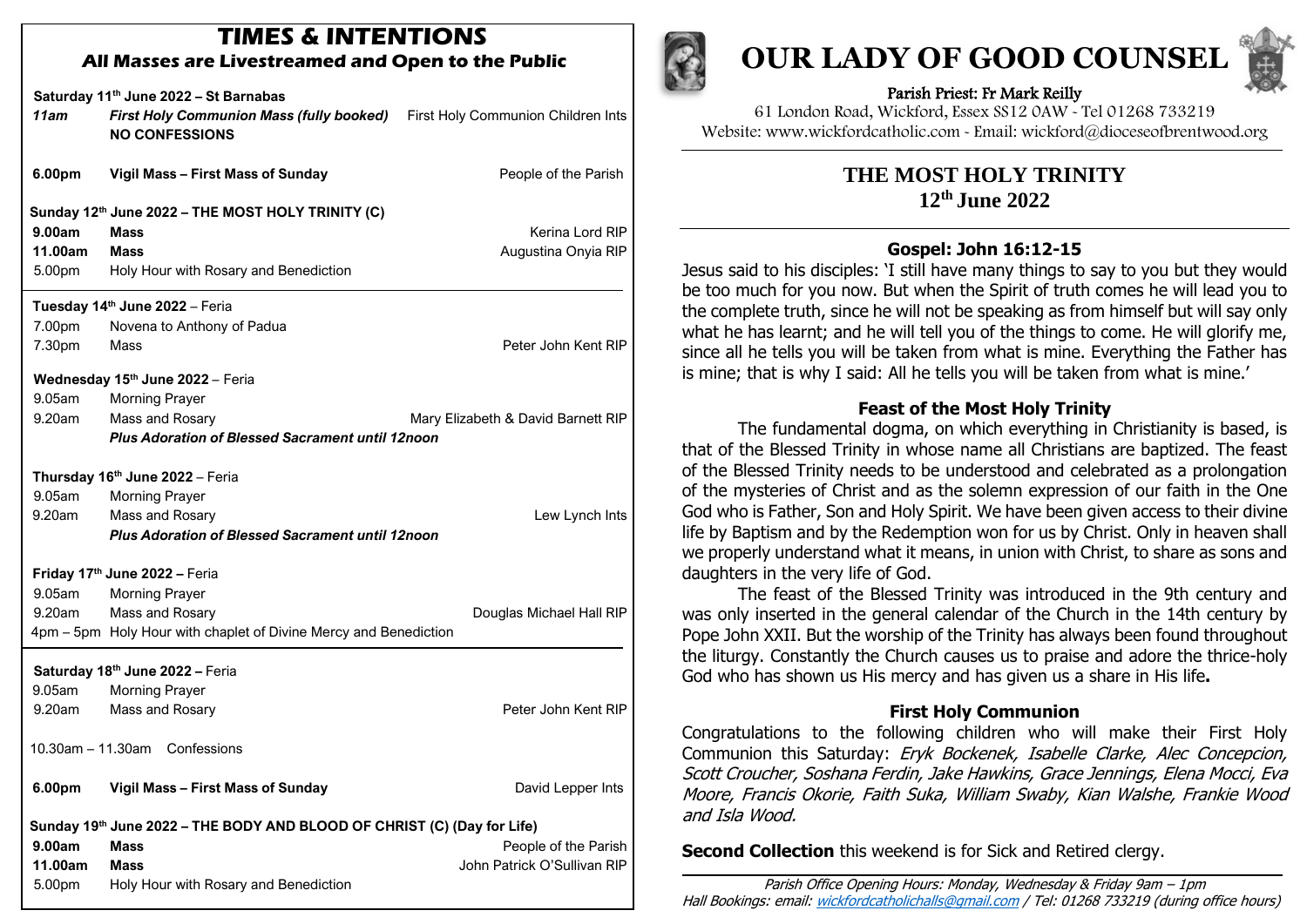**Sunday 29 th May 2022 - Pope at Regina Coeli: The Holy Spirit is a specialist in bridging distances** On the Solemnity of Pentecost, Pope Francis told the faithful, we celebrate the effusion of the Holy Spirit on the Apostles, which took place fifty days after Easter.The Pope explained that in today's Liturgy Jesus tells the disciples: "He will *teach* you all things and *bring to* your remembrance all that I have said to you" (Jn 14: 26). This, the Pope said, is what the Spirit does: he *teaches* and *reminds* us of what Christ said. Let us reflect on these two actions, to teach and to remind, because it is in this way that he makes the Gospel of Jesus enter into our hearts.

**The Holy Spirit teaches** By teaching, the Spirit helps us to overcome an obstacle that presents itself to us in the experience of faith: that of *distance*. Indeed, he continued, it is plausible that a doubt may arise "that between the Gospel and everyday life there is a great distance: Jesus lived two thousand years ago, they were other times, other situations, and therefore the Gospel seems to be outdated, unable to speak to our current moment, with its demands and its problems." "The question also comes to us: what does the Gospel have to say in the age of the internet and globalization? What impact can its word have?"

**A specialist in bridging distances** "The Holy Spirit," Pope Francis said, "is a specialist in bridging distances, teaching us how to overcome them." It is he, the Holy Father explained, who connects Jesus' teaching "with every time and every person." "With him the words of Christ come alive today!" It is the Spirit, the Pope said, who makes them alive for us, noting that through Scripture he speaks to us and directs us in the present. "He does not fear the passing of the centuries; rather, He makes believers attentive to the problems and events of their time. For when the Spirit teaches, he actualizes: he keeps faith ever young," he said. While we risk "making faith a museum piece," the Pope said, the Spirit "brings it up to date." "For the Holy Spirit does not bind himself to passing epochs or fashions, but brings into today the relevance of Jesus, risen and living."

**The Holy Spirit makes us remember** In order to do this, the Spirit makes us remember and restores the Gospel to our hearts. Just as for the Apostles who had listened to Jesus many times, yet had understood little, "from Pentecost forth, with the Holy Spirit, they remember and they understand." "They welcome his words as made specially for them, and they pass from an outward knowledge to a living, convinced, joyful relationship with the Lord. It is the Spirit who does this," he said. "The Spirit changes our lives: he makes Jesus' thoughts become our thoughts. And he does this by reminding us of his words."

Pope Francis concluded inviting Christians to heed the Holy Spirit, because "without the Spirit reminding us of Jesus, faith becomes forgetful."

## **Pope Francis' General Audience – 8 th June 2022:**

Dear brothers and sisters: In our continuing catechesis on the meaning and value of old age in the light of God's word, we now consider the words spoken by Jesus to Nicodemus: "No one can see the kingdom of God without being born anew"  $(J_{7}$  3:3) by water and the Holy Spirit. This spiritual rebirth does not negate or detract from the value of our earthly existence, but points it towards its ultimate fulfilment in the eternal life and joy of heaven. Our age, with its frantic pursuit of the myth of eternal youth, needs to relearn this truth and to see every age of life as preparation for the eternal happiness for which we were created. Jesus tells Nicodemus: "God so loved the world that he gave his only Son, so that everyone who believes in him may not perish, but may have eternal life (v. 16). The elderly, through their faith, wisdom and experience, can bear convincing witness to the presence of God's kingdom in our midst and the authentic meaning of our earthly existence as a foretaste of that true "eternal youth" which awaits us in the new creation inaugurated by Christ and his Holy Spirit.

**Mick Rubbert RIP.** The funeral of Mick Rubbert (a former parishioner at Our Lady of Good Counsel) will take place on the 1st. July at 10.30am in the parish of Our Lady of Lourdes, Leigh on Sea. Please remember Mick and his wife, Marie, in your prayers. May he rest in peace.

**Baptism:** Congratulations to Olivia Martins and her family on the occasion of her baptism here at Our Lady of Good Counsel last weekend.

**20 Hours of Adoration** begins again with effect from 21<sup>st</sup> June after the Feast of Corpus Christi. Adoration will be on Tuesdays (from 10am to 3pm), Wednesdays (from 10am to 3pm), Fridays (10am to 5pm), Saturdays (10am to 12noon) and Sundays (from 5pm to 6pm), but please always check the newsletter to make sure that it is still happening on any given day.

**DATE FOR YOUR DIARY: First major parish social since the lockdown-Sunday 26 th June** Please join us for a parish BBQ after the 11am Mass on Sunday 26<sup>th</sup> June, as well as an opportunity to discuss Ideas for the Parish post-Covid. Please fill in the form provided with any ideas you might have for the Parish (you can also enter your ideas on the parish website via the button at the bottom of the home page). Also, if you can come to the BBQ, please add your name to the sign-up sheet in the porch of the church.

**Children's Liturgy of the Word.** Please contact Fr Mark or Sheila Harcourt, if you are able to help with Children's Liturgy of the Word. Any volunteers would be massively appreciated.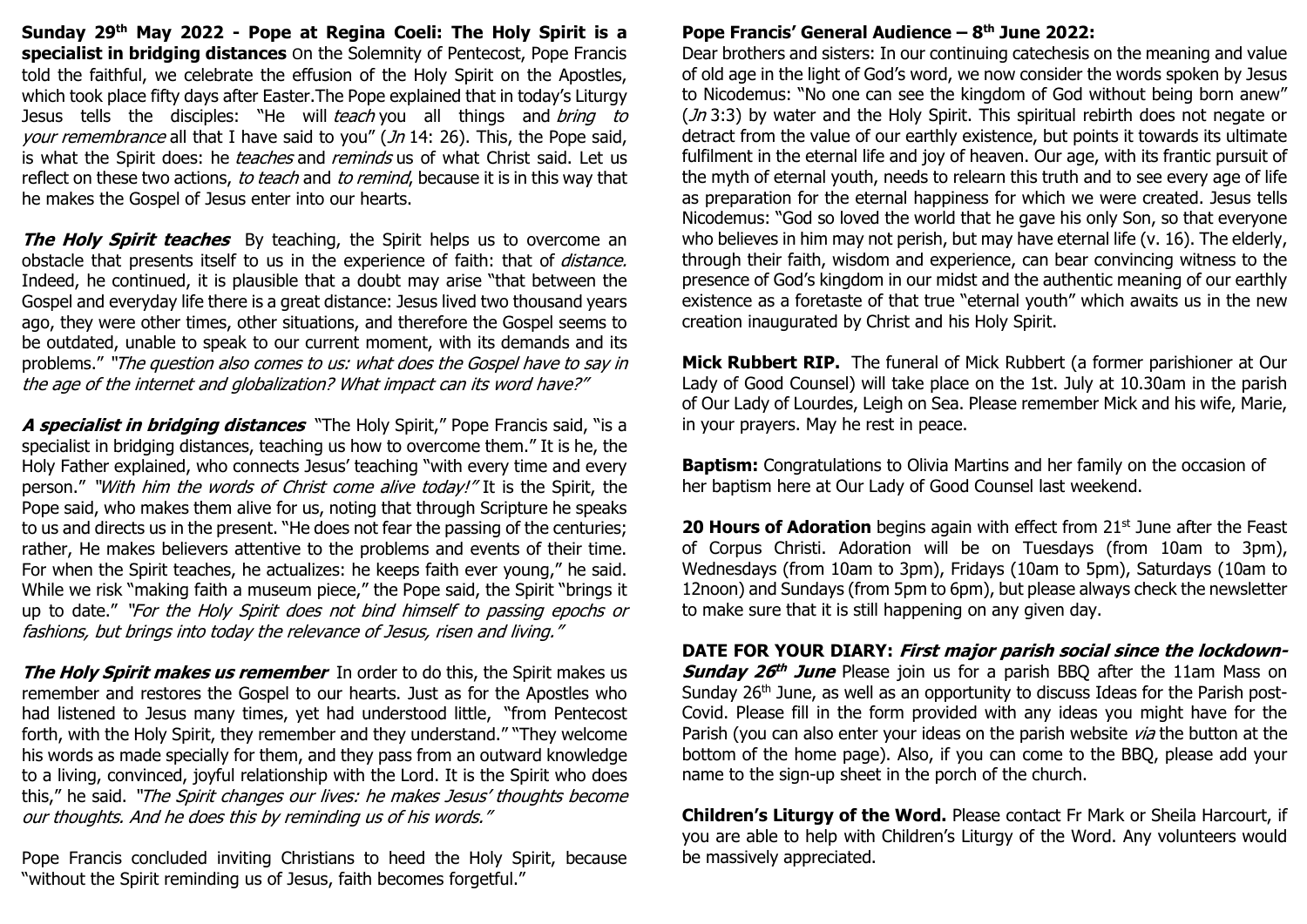**Mass of Thanksgiving for Marriage and Family Life on Saturday 16th July at 3pm at Brentwood Cathedral.** Please let Fr Mark know if you would like to attend the Mass for Marriage and Family Life at Brentwood Cathedral especially those celebrating significant anniversaries this year (or in the past two years), those who have recently got married, or those who are involved in marriage preparation or support at this time. Prayer cards for Marriage and Family Life are available in the porch of the church- please take one.

#### **Sunday Obligation**

The Bishops of England and Wales have decided to reinstate the Sunday Obligation to come to Mass, that is, the obligation to come to Mass on a Sunday or Saturday night, now that the challenges of the pandemic have significantly lessened. This will take effect from Pentecost Sunday, 4/5<sup>th</sup> June. The Catechism of the Catholic Church explains that the Sunday obligation is the duty to participate at Mass on Sundays and certain Holy Days, except when prevented by a legitimate reason (such as sickness or care of infants), and if we deliberately fail in this obligation, the Catechism continues, we commit a grave sin, and so, we will need to go to Confession before receiving Holy Communion again. In a press conference, after announcing that the Bishops of England and Wales had decided to reinstate the Sunday Obligation, Cardinal Vincent Nichols said that 'the duty to attend Mass is a privilege' and 'the duty is there to back up the privilege'. When we come to Mass, we come because of our love and commitment to Christ. For us, it is a privilege to come to Mass- and the duty (or the obligation) to come is just there to back it up, to remind us of just how important it is.

#### **Sunday Obligation, as it applies to children**

As regards children and the Sunday obligation, parents are always encouraged to bring their children to Mass and especially once they have started school, but the obligation to come to Sunday Mass does not begin for children until they have reached the age of reason, namely First Holy Communion age. Nevertheless, the responsibility to bring them to Mass each week still resides with the parents.

#### **Certificates of Practice for Schools**

Fr Mark will be signing certificates for Catholic Secondary school applications in mid-October and for Catholic Primary Schools at the beginning of January 2023. With this in mind, please ensure that you are attending Mass each week with your children, so that Fr Mark will be able to sign them.

## **Helping those in the Ukraine, and Ukrainian Refugees:**

Caritas Brentwood are regularly updating information on their website, covering donations, prayer, and welcoming those who are fleeing the Ukraine. You will find everything at:<https://www.caritasbrentwood.org/ukraine/>

#### **First Holy Communion Programme 2022/23:**

We are hoping to have a First Holy Communion Programme beginning in September 2022, but Fr Mark wants to gauge the amount of interest there is in having the programme in the next academic year, because, if the interest is very low, we may defer the programme to the following year. So, if you reside in Wickford parish and your children will be in Year 3 or above from the next academic year, please contact Fr Mark by email on [wickford@dioceseofbrentwood.org](mailto:wickford@dioceseofbrentwood.org) by 1<sup>st</sup> July at the latest.

**Gardening.** If you have 'green fingers' and are willing to help out with the parish garden and the flowers beds around the church, we are in desperate need of gardeners to help out, otherwise the plants will be taking over! Please contact Fr Mark if you can help.

## **March for Life: 3rd September**

This year marks the sad milestone of 10 million abortions in the UK since the 1967 Abortion Act. It is more important than ever that all people of goodwill, and especially Catholics, give public witness to the infinite dignity of human life. We can do so at the annual March for Life held on Saturday, 3 September. Bishop Sherrington will celebrate Mass at 11.00 am at St. George's Cathedral, Southwark. LifeFest22 is a pro-life, family-friendly festival held 10.30-1.30 at the Emmanuel Centre, Marsham Street SW1P 3DW. The March itself starts at the Emmanuel Centre at 2.00 pm, proceeding to Parliament Square, where there will be testimony and speeches, with the day concluding at 4.30 pm. More information can be found at <https://www.marchforlife.co.uk/>

Our witness is vital. Please put the date in your diary. God bless, Fr Mark

**The Relics of St Bernadette** will visit the Diocese of Brentwood in October as part of a national tour of Britain. A section of bone from her thigh is to be taken to the major cathedrals and churches of the dioceses of England, Scotland and Wales. It will give British Catholics the chance to make a personal pilgrimage to the French saint, to venerate her and to pray for her intercession. Her relics will be in Brentwood cathedral from 11am on Sunday 16<sup>th</sup> October till 12noon on Monday 17<sup>th</sup> October.

#### **Walsingham House Team 2022/23: Gap Year opportunity starting September 2022, for those in current year 13, up to age 22:**

Details on [www.bcys.net](http://www.bcys.net/) or contact Joseph Beattie – phone 01277 373959 or email [josephbeattie@dioceseofbrentwood.org](mailto:josephbeattie@dioceseofbrentwood.org)

**Foodbank – Gateway Project:** The Foodbank currently need tins of fish and meat, fruit, custard and rice, packets of pasta and rice, long life milk and coffee. Thank you for your support helping our Wickford community.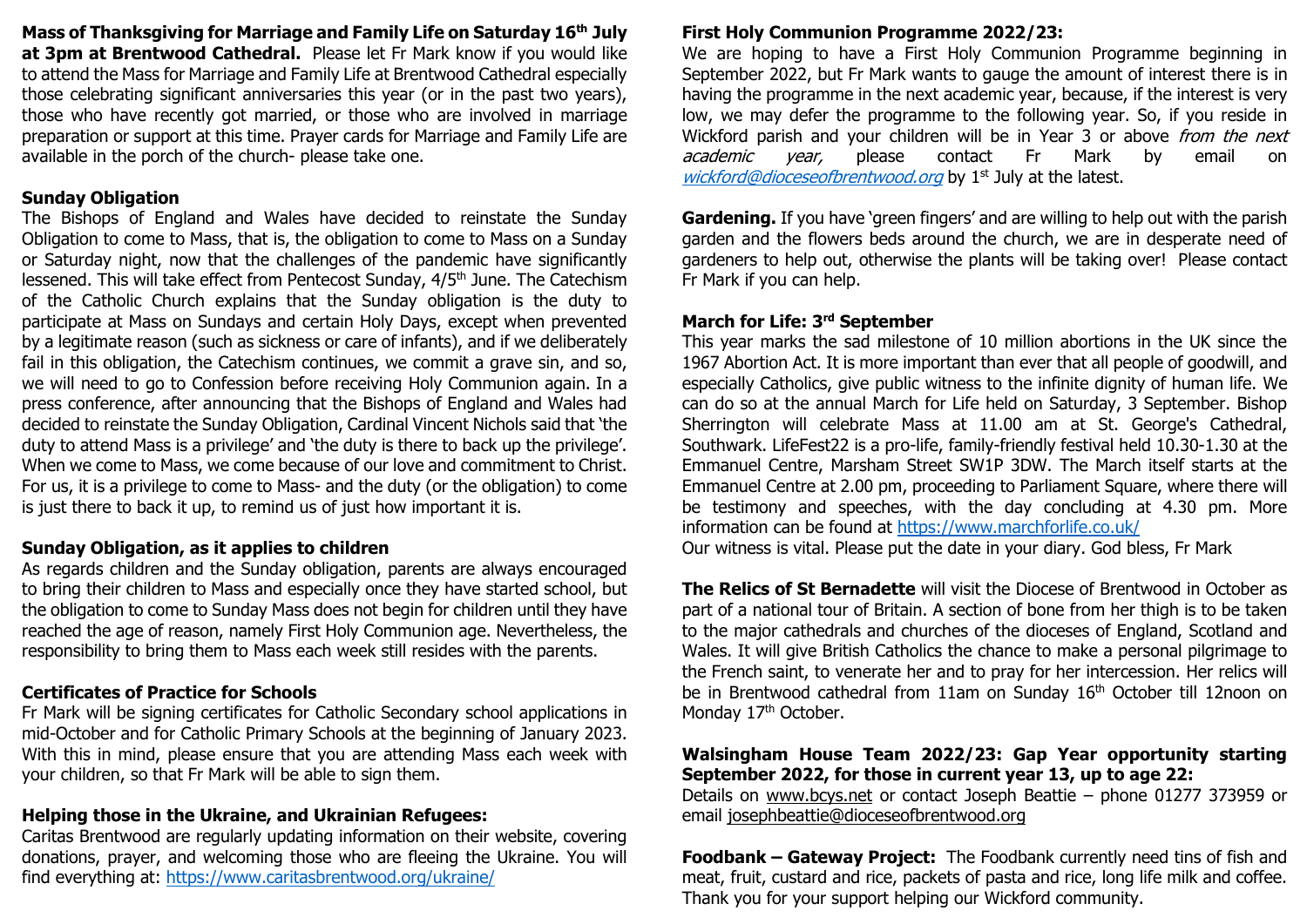#### **CORPUS CHRISTI PROCESSION- Chelmsford.**

The Mid Essex Deanery invite you to join them, in taking part in the annual Corpus Christi Procession, through the streets of Chelmsford **on Sunday 12th June 2019 at 3pm**. Starting at Our Lady Immaculate School, New London Road, Chelmsford, the Holy Eucharist is held in a processional monstrance carried by Abbot Hugh Allen and priests from the Mid Essex Deanery. The procession is accompanied by a marching band, catholic groups and organisations, first communion children, lay people and their families. Don't miss this extraordinary event, bring your family and friends and join us as we witness to the presence of Christ. For further information please contact Des Kelly by email at [kelly.clan@btinternet.com](mailto:kelly.clan@btinternet.com)

## **YOUR SINS ARE FORGIVEN – A STUDY DAY FROM GIDEA PARK:**

On Saturday 18th June from 11 am Fr Gerard Bradley will lead a study day entitled 'Your sins are forgiven: exploring the sacrament of pardon and peace'. To follow this free live streamed event please go to [www.whatgoodnews.org](http://www.whatgoodnews.org/) Our speaker, Fr Gerard Bradley, is a parish priest in the archdiocese of Southwark and taught Liturgy and Spirituality at St John's Seminary, Wonersh. Two sessions will be followed by the opportunity for questions. The event will end by 1 pm. Recording of the study day will be made available subsequently on [www.whatgoodnews.org](http://www.whatgoodnews.org/)

#### **St Bon's Alumni Event - 17th June 2022, 4-6:30pm**

All former students and staff are welcome to attend - please help spread the word! Order a ticket at: [www.stbons.org/alumni](http://www.stbons.org/alumni) - Email any questions to [alumni@stbons.org](mailto:alumni@stbons.org) 

## **FAITH LIFT DAYS:**

DATE FOR YOUR DIARY - The next in our series of successful FAITH LIFT DAYS at the Sion Community, Sawyers Hall Lane, Brentwood, will be on Sunday 10th July. More details to follow nearer the time.

**The Treaty on the Prohibition of Nuclear Weapons (TPNW)** entered into force on 22nd January 2021. To date 86 countries have signed the TPNW. Your prayers are asked for the the First Meeting of States Parties in Vienna 21-23 June, when the 61 countries which have also ratified the TPNW (States Parties) will review progress towards a nuclear-free world. Check International Campaign for Abolition of Nuclear Weapons (**[icanw.org](http://icanw.org/)**)

16th June -Visit the Russian, German, French embassies & 10 Downing St as part of an International Day of Action calling on all countries to ratify the Treaty. Contact Ann Kobayashi -01268 767138 for details

## **Offertory Contributions & Gift Aid:**

Please continue to support the parish financially with your weekly contributions. Where possible, it is easier if donations are made by standing order, quoting your Gift Aid number (if you have one), instead of using the gift aid envelopes. Please email Tori on [Wickford@dioceseofbrentwood.org](mailto:Wickford@dioceseofbrentwood.org) if you would like the parish bank account details to set up a standing order, or to make a bacs donation. Under the Gift Aid scheme, we can claim tax relief on all donations made to the

Parish, which has the effect of raising the value of the donation. Only taxpayers are eligible. If you are a taxpayer and have not already signed a declaration, could I ask you please to contact Tori in the parish office to arrange this.

**Teaching Vacancies in KS1 & KS2 - St Peter's Catholic Primary School,** 

**Romford:** Required from September 2022. St Peter's Catholic Primary School, Romford, are seeking to appoint teachers in KS1 & KS2. Visits to the school are highly recommended by appointment with the Headteacher, Mrs Jenny Waterfield. Visit our school [website](https://st-peters.havering.sch.uk/havering/primary/st-peters) to see a Virtual Tour to find out more about our school.Deadline for applications: **12:00 noon on Monday 13 th June 2022.** Please contact the school office on [office@st](mailto:office@st-peters.havering.sch.uk)[peters.havering.sch.uk](mailto:office@st-peters.havering.sch.uk) to arrange a visit. Please send applications to: <https://ats-haveringschools.jgp.co.uk/vacancies/197571>

**The Society of Friends of Westminster Cathedral** is seeking a part-time Coordinator to assume responsibility for the day-to-day running of the charity. If you have strong interpersonal and organisational skills, coupled with the ability to work on your own initiative to implement the plans and actions determined by the charity's governing Council and its subcommittees, this role may be of interest. You will be a good communicator, able to sustain engagement with our members through personal contact, written and digital channels. In addition to being able to plan and execute a range of fundraising events, you will have a keen eye for detail, enabling you to deliver the exacting level of administrative support needed for a successful membership organisation. Full details at [https://westminstercathedral.org.uk/the-friends-seek-an-organising](https://westminstercathedral.org.uk/the-friends-seek-an-organising-secretary/)[secretary/](https://westminstercathedral.org.uk/the-friends-seek-an-organising-secretary/)

#### **St Peter's Catholic Primary School – Catering Assistant Vacancy:**

St Peter's Catholic Primary School Billericay, part of The Christus Catholic Trust, are seeking to recruit a Catering Assistant to join our established catering team preparing approximately 250 meals a day.

Candidates must have experience of a similar environment as well as a passion for great food. For more information please visit Essex Schools Jobs:

<http://www.essexschoolsjobs.co.uk/Vacancies/Details.aspx?VacancyId=76759>" Closing date: 22/06/22 - midday